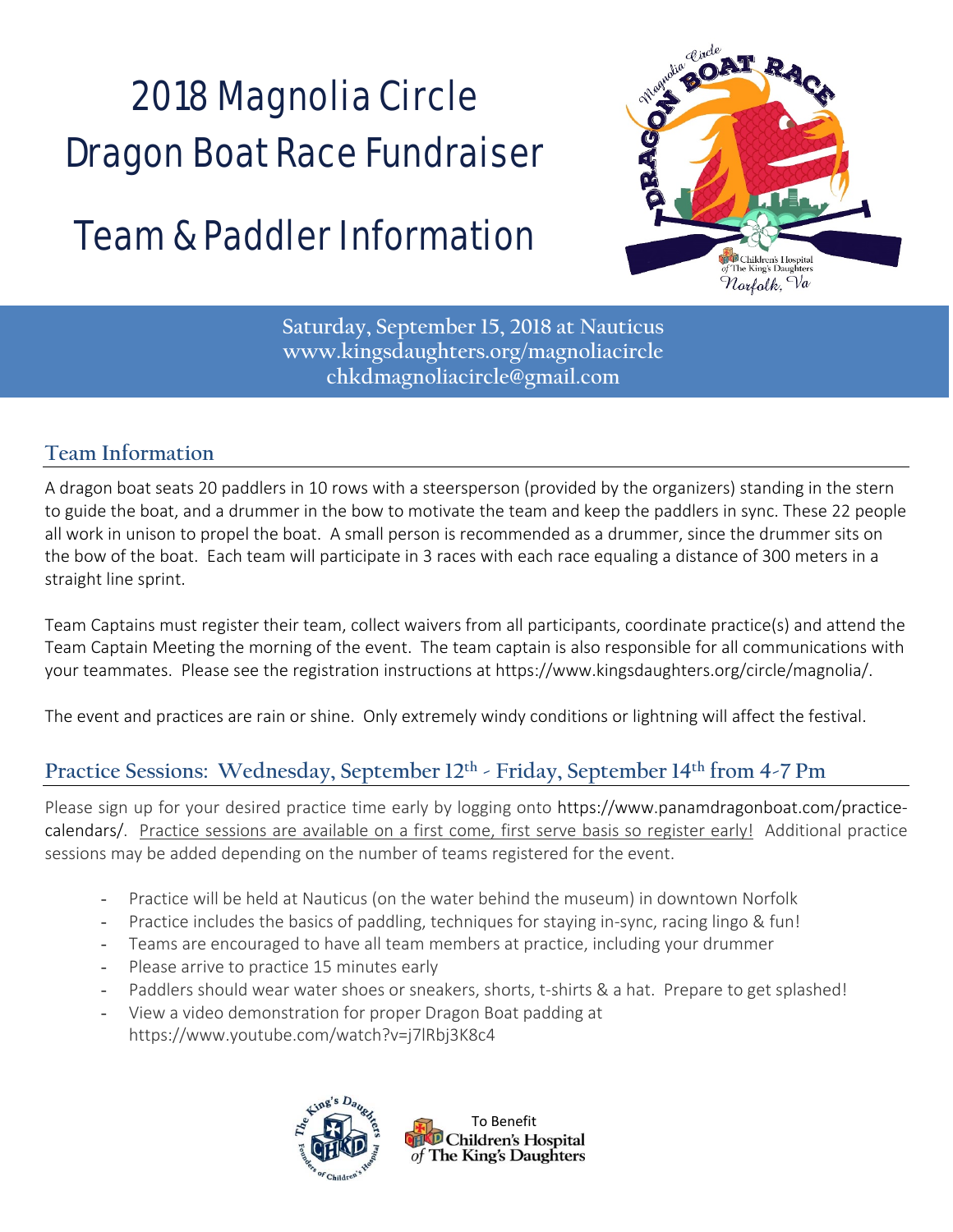#### **Race Day Schedule: Saturday, September 15th from 8:00 a.m. until 3:00 p.m.**

This schedule is tentative and may change depending on the number of registered teams. Please check back closer to race day for a revised timeline.

| 7:30 am   | Teams arrive and assemble in Athlete Village   |
|-----------|------------------------------------------------|
| $8:15$ am | Team Captains' Meeting                         |
| 8:30 am   | National Anthem & Opening Ceremonies           |
| $9:00$ am | Racing Begins: First Round Qualifying Heats    |
| 11:00 am  | Semi Final Round Racing Begins                 |
| $2:00$ pm | Championship Round!                            |
| 3:30 pm   | Awards & Medal Presentations; Closing Ceremony |

#### **Parking**

Please use the city parking garages listed below. Please only use the Nauticus loop for quick drop offs or pick ups. For more information on parking, including fees, click here: http://norfolk.gov/parking/

- Town Point Garage: 110 West Main Street
- Boush Street Garage: 112 W. City Hall Avenue
- West Plume Street Garage: 135 West Plume Street

#### **Athletes' Village**

The Athletes' Village is behind the Nauticus under the awning. Teams can enter through the gates on either side of the Nauticus building. Each team will have a designated area. Feel free to bring chairs, tables, and tents. Tents must be tied down and weighted (stakes cannot be used to secure tents).

#### **Food & Drinks**

Be sure to check back closer to race day for a full list of on-site vendors & preferred delivery vendors. Please remember this is city property as well as a fundraising event. Breakfast, lunch and drinks will be available for sale. Free water will be provided to paddlers. Please support our vendors and remember no outside alcohol is permitted on city property!

Teams are responsible for picking up their waste within their team sites throughout the day and after the event. Let's all work together to keep Nauticus campus clean!

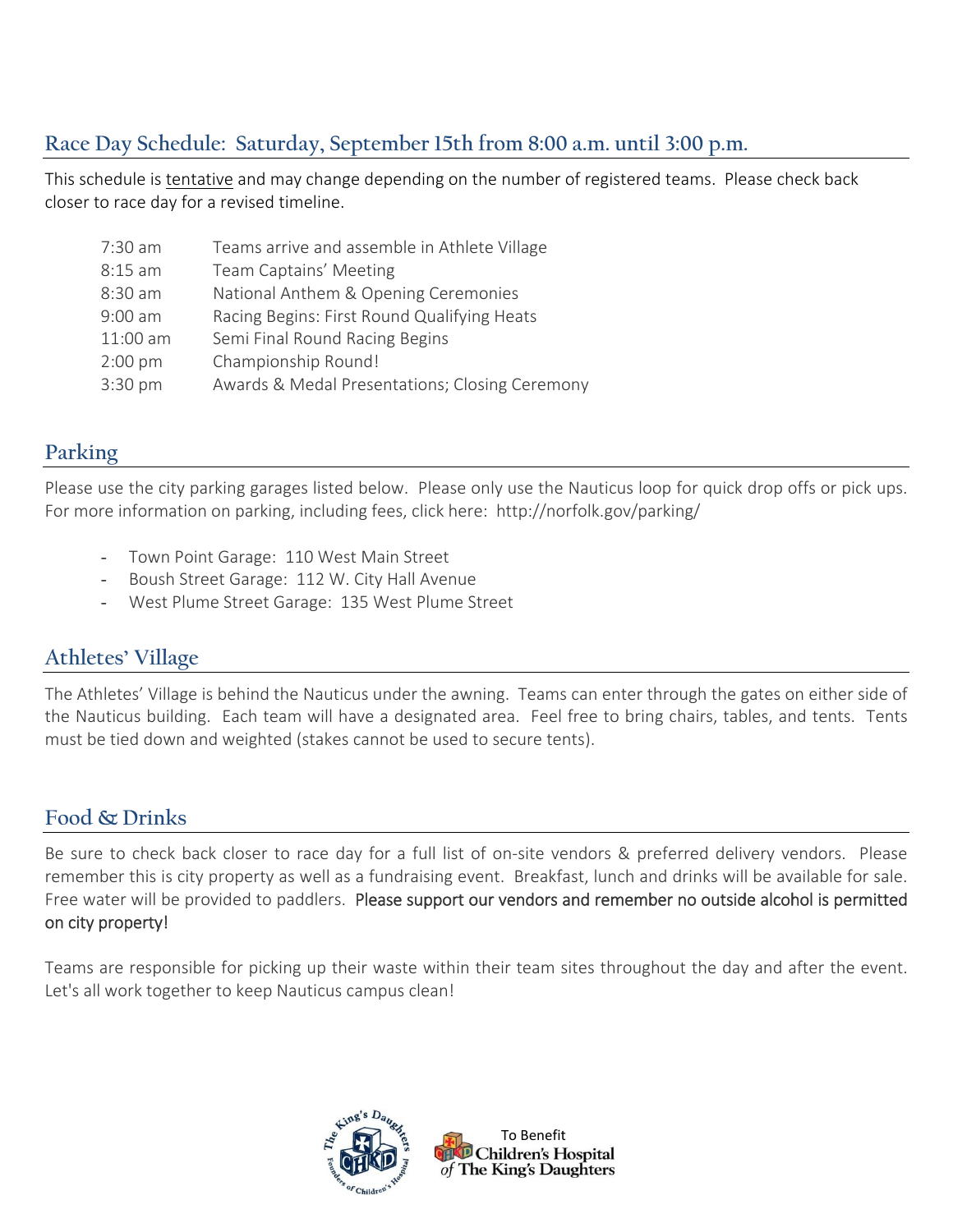#### **Team Spirit & Awards**

Awards will be given to 1st, 2nd, and 3rd places. There will also be recognition for "most spirited" team and the "Dragon's Breath" award goes to last place.

#### **Steersman Raffle**

Raffle tickets will be available for sale on race day to vote for your favorite steersman. The winning team will have their choice of steersman during the final race.

#### **Questions?**

Send an email to chkd@magnoliacircle.com and a Magnolia Circle member will be in touch!

Take lots of pictures and tag them! #magnoliacircle #chkdmagnoliacircle #magnoliadragonboat #magnoliacircledragonboat

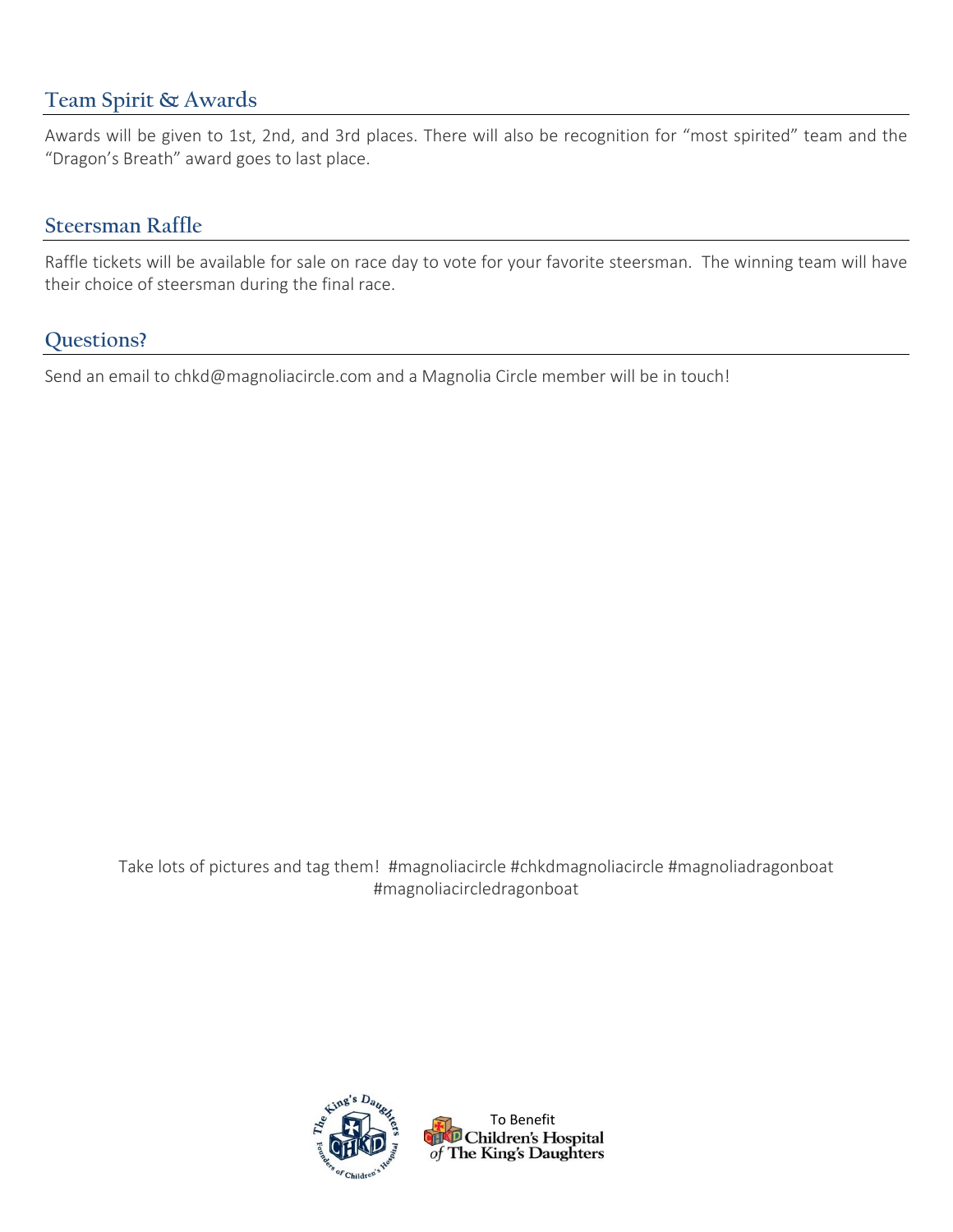# 2018 Magnolia Circle Dragon Boat Race 2018 Magnolia Circle Dragon Boat Race

# Team Roster

Saturday, September 15, 201**8** *Iteam set-up begins at 1:30aml* Saturday, September 15, 201**8** *(team set-up begins at 7:30am)* 



Find us at www.kingsdaughters.org/magnoliacircle | Contact us at chkdmagnoliacircle@gmail.com Find us at www.kingsdaughters.org/magnoliacircle | Contact us at chkdmagnoliacircle@gmail.com

| <b>Waiver Received</b> |         |         |                |        |                           |   |     |              |                |          |          |                |       |    |                                                                                                                                                                                                                                                                                                                                                                                                                                                                                    |                |                |                |    |                |                  |           |           |           |           |
|------------------------|---------|---------|----------------|--------|---------------------------|---|-----|--------------|----------------|----------|----------|----------------|-------|----|------------------------------------------------------------------------------------------------------------------------------------------------------------------------------------------------------------------------------------------------------------------------------------------------------------------------------------------------------------------------------------------------------------------------------------------------------------------------------------|----------------|----------------|----------------|----|----------------|------------------|-----------|-----------|-----------|-----------|
| Email                  |         |         |                |        |                           |   |     |              |                |          |          |                |       |    |                                                                                                                                                                                                                                                                                                                                                                                                                                                                                    |                |                |                |    |                |                  |           |           |           |           |
| Phone                  |         |         |                |        |                           |   |     |              |                |          |          |                |       |    |                                                                                                                                                                                                                                                                                                                                                                                                                                                                                    |                |                |                |    |                |                  |           |           |           |           |
| Gender                 |         |         |                |        |                           |   |     |              |                |          |          |                |       |    |                                                                                                                                                                                                                                                                                                                                                                                                                                                                                    |                |                |                |    |                |                  |           |           |           |           |
| Paddler Name           |         |         |                |        |                           |   |     |              |                |          |          |                |       |    |                                                                                                                                                                                                                                                                                                                                                                                                                                                                                    |                |                |                |    |                |                  |           |           |           |           |
|                        | Captain | Drummer | $\blacksquare$ | $\sim$ | $\boldsymbol{\mathsf{m}}$ | 4 | LŊ, | $\mathbf{o}$ | $\overline{ }$ | $\infty$ | $\sigma$ | $\overline{a}$ | $\Xi$ | 12 | $\mathfrak{L}% _{0}\!\left( \mathcal{N}_{0}\right) ^{1}\!\left( \mathcal{N}_{0}\right) ^{1}\!\left( \mathcal{N}_{0}\right) ^{1}\!\left( \mathcal{N}_{0}\right) ^{1}\!\left( \mathcal{N}_{0}\right) ^{1}\!\left( \mathcal{N}_{0}\right) ^{1}\!\left( \mathcal{N}_{0}\right) ^{1}\!\left( \mathcal{N}_{0}\right) ^{1}\!\left( \mathcal{N}_{0}\right) ^{1}\!\left( \mathcal{N}_{0}\right) ^{1}\!\left( \mathcal{N}_{0}\right) ^{1}\!\left( \mathcal{N}_{0}\right) ^{1}\!\left( \math$ | $\overline{4}$ | $\frac{15}{1}$ | $\frac{16}{1}$ | 17 | $\frac{8}{18}$ | ິ $\overline{a}$ | Alternate | Alternate | Alternate | Alternate |

A minimum of 8 females is required in the boat at all times. All participants must be at least 12 years old. *A minimum of 8 females is required in the boat at all times. All participants must be at least 12 years old.*



To Benefit

Sawhers River

嘆

of Children's

**To Benefit**<br>Children's Hospital<br>of The King's Daughters